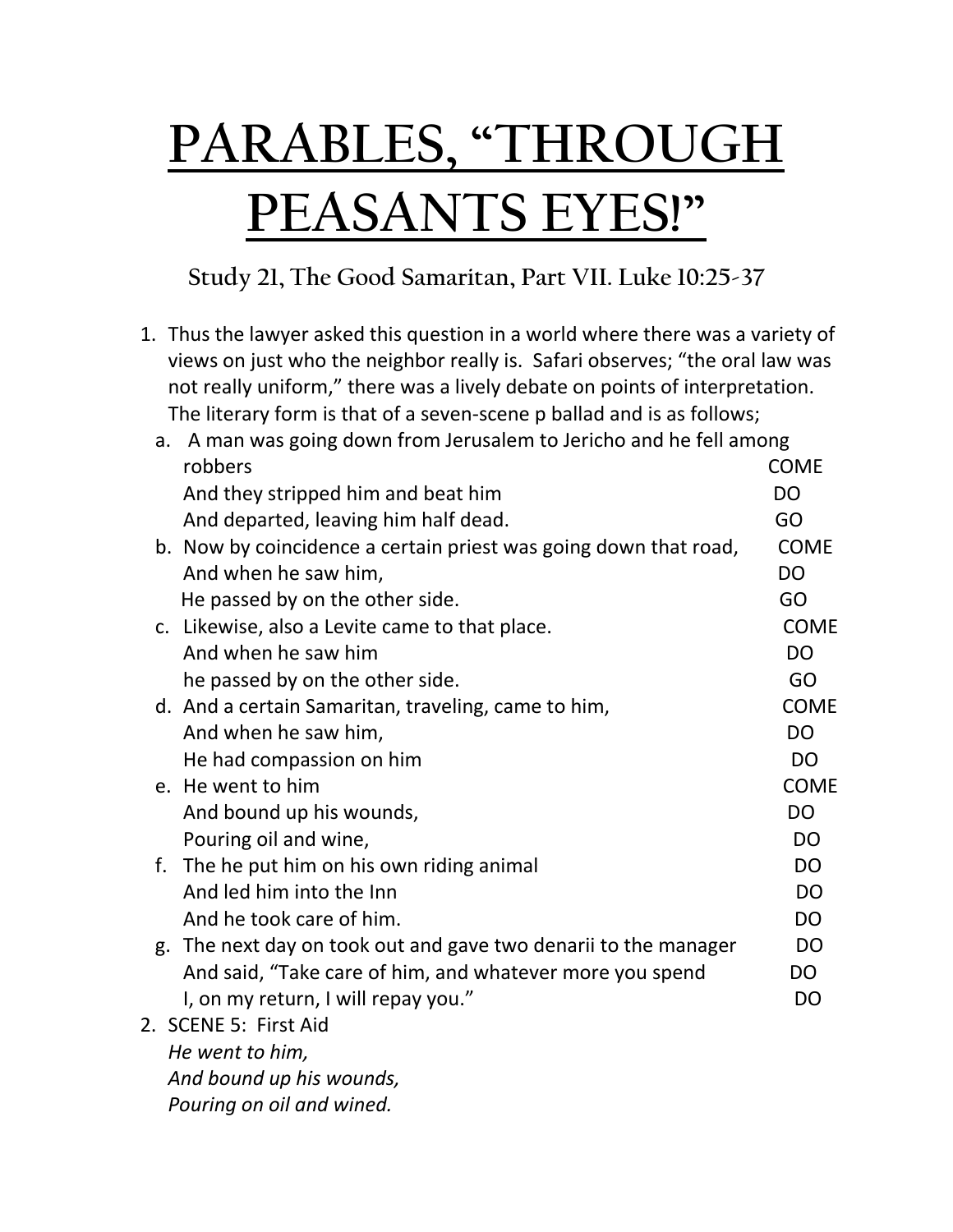- 3. The center of the p displays the unexpected appearance of the compassionate Samaritan. The rest of the action is the expression of that compassion. In this scene the Samaritan offers the first aid, the Levite failed to give him.
- 4. As in many of the p, the language is deceptively simple. The Samaritan must first clean and soften the wounds with oil and then disinfect them with wine, and finally bind them. However, this is not the order of the phrases in the text. The binding of the wounds is mentioned first. Granted the Greek syntax makes the actions simultaneous. But the Syriac and Arabic version without exception give us two past tenses-he bound up and poured. These translations make the peculiar order the actions even more striking. It is not possible to see the binding of the wounds deliberately mentioned first to heighten the impact of the theological implications of the act. Derrett, the binding of wounds is imagery as God 'acts to save the people.' God said to Jeremiah, "I will restore health to you, and your wounds I will heal." Jeremiah 30:17. In the first ten verses of Hosea 6 there are no less than 12 phrases echoed here;

*He has torn* 

*He will bind us up He will revive us He will raise us up that we may live before him he will come to us your live is like…..the dew that goes early away. I desire steadfast love and not sacrifice they transgressed the covenant robbers lie in wait for a man priests….commit villainy in the house of Israel, I have seen a horrible thing.* 

5. God's first saving act is to bind up Ephraim's wounds. Indeed, these phrases together could make a fitting prologue to the p. Each phrase can apply to some part of the unfolding drama. Specifically, in this text Ephraim is torn left lone and cries out for help. We are then told that Yahweh *Will bind us up Will revive us Will raise us up Will come to us.*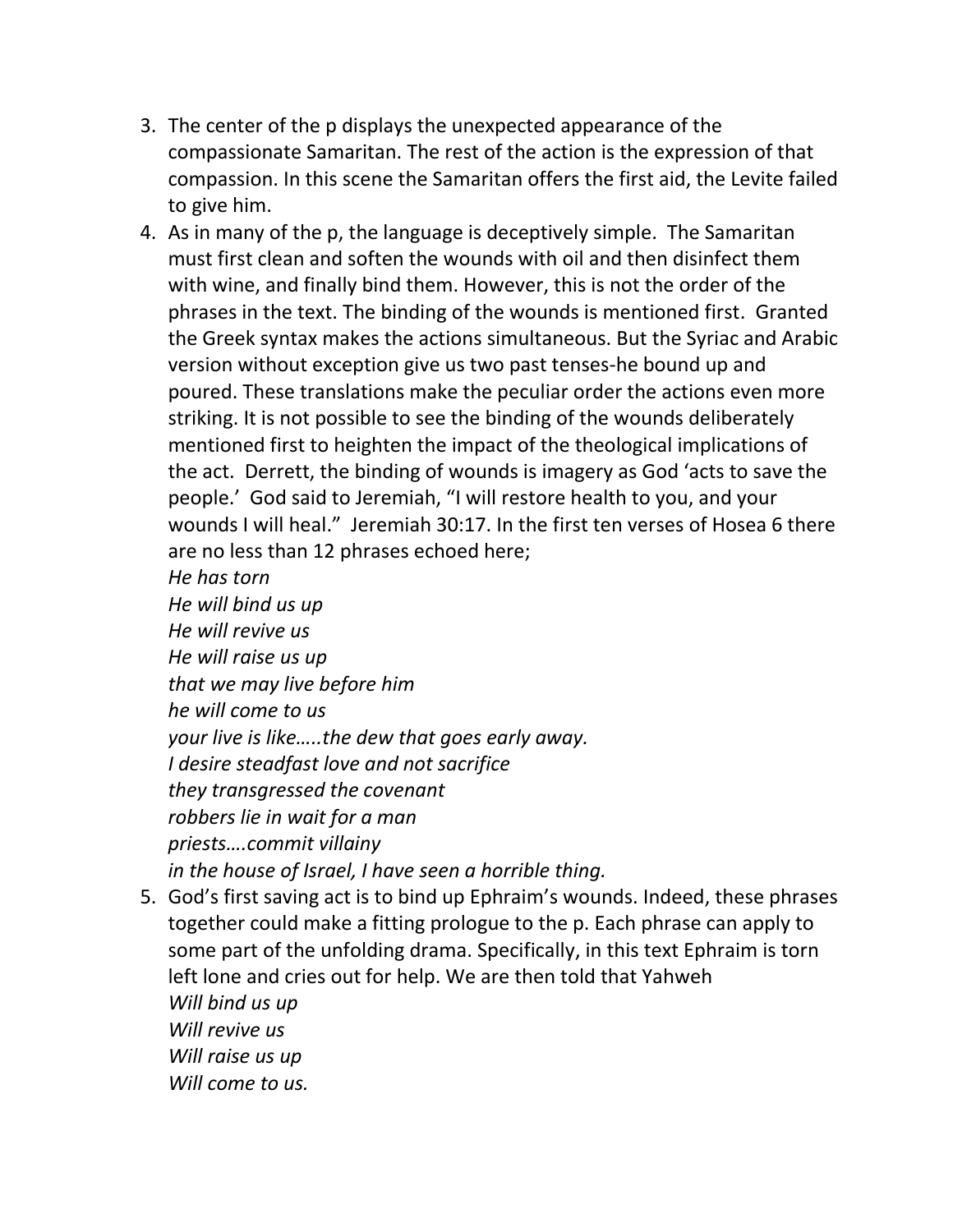All four phrases apply to the Samaritan who was also first "bound up his wounds." The symbolism here is strong. God is the one who saves and chooses His agents by His will. Similarly, here God's sovereignty acts to save, and the agent amazingly is the Samaritan-a rejected outsider. We will observe, we understand the imagery to have Christological implications.

- 6. Furthermore, oil and wine were not only standard first aid remedies, he they are also sacrificial elements in the temple worship. (Derrett). The word pour is also the language of worship, there were libations in connections with the sacrifices. Yet for centuries the call had been sounded for them to go beyond ritual to respond to God's act for them. We see in Hosea 6:6 and Micah *6:7-8;* the call for sacrificial love, not sacrifice.
- 7. We have this same move from the language of sacrificial service to a discussion of actions of self-giving love. In Pauline writings, he talks of his own life being a libation, poured out "Upon the sacrificial offering of your faith," Phil 2:17. Paul calls Christians to off their own lives as a 'living sacrifice,' Romans 12:1. Thus for the prophets the language of the sacrificial altar evokes a concern for the self-giving love. For St. Paul, this language overlaps such a call. The Jewish priest and Levite were the religious professionals who knew the precise rituals and liturgy, the officiated at sacrifices and libations. They poured out oil and wine on the high altar before God. Here in this p, the same freighted language is applied to the Samaritan just after the priest and Levite failed in their ability to make the 'living sacrifice.' It is the hated Samaritan who pours out the libation on the altar of the man's wounds. Derrett observes, "to show what is the *hesed* (Steadfast love) which God demands, one cannot be more apt than to who oil and wine employed to heal a wounded man." The Samaritan's total response to the man's need (including the simple libation) is a profound expression of the steadfast love for which the prophets were calling. It is the Samaritan who pours the true offering acceptable to God.
- 8. But if the man regains consciousness, the Samaritan may be insulted for his kindness as "Oil and wine are forbidden objects if they emanate from a Samaritan." Not only is it from a Samaritan, but a tithe has not been paid on them and by accepting them the wounded man incurs an obligation to pay tithes for them. He has been robbed and obviously has no way to pay his electric bill. Derrett observes, "the Pharisees would have been pleased if the wounded man shouted, "Begone-Cuthean, I will have no oil or wine."